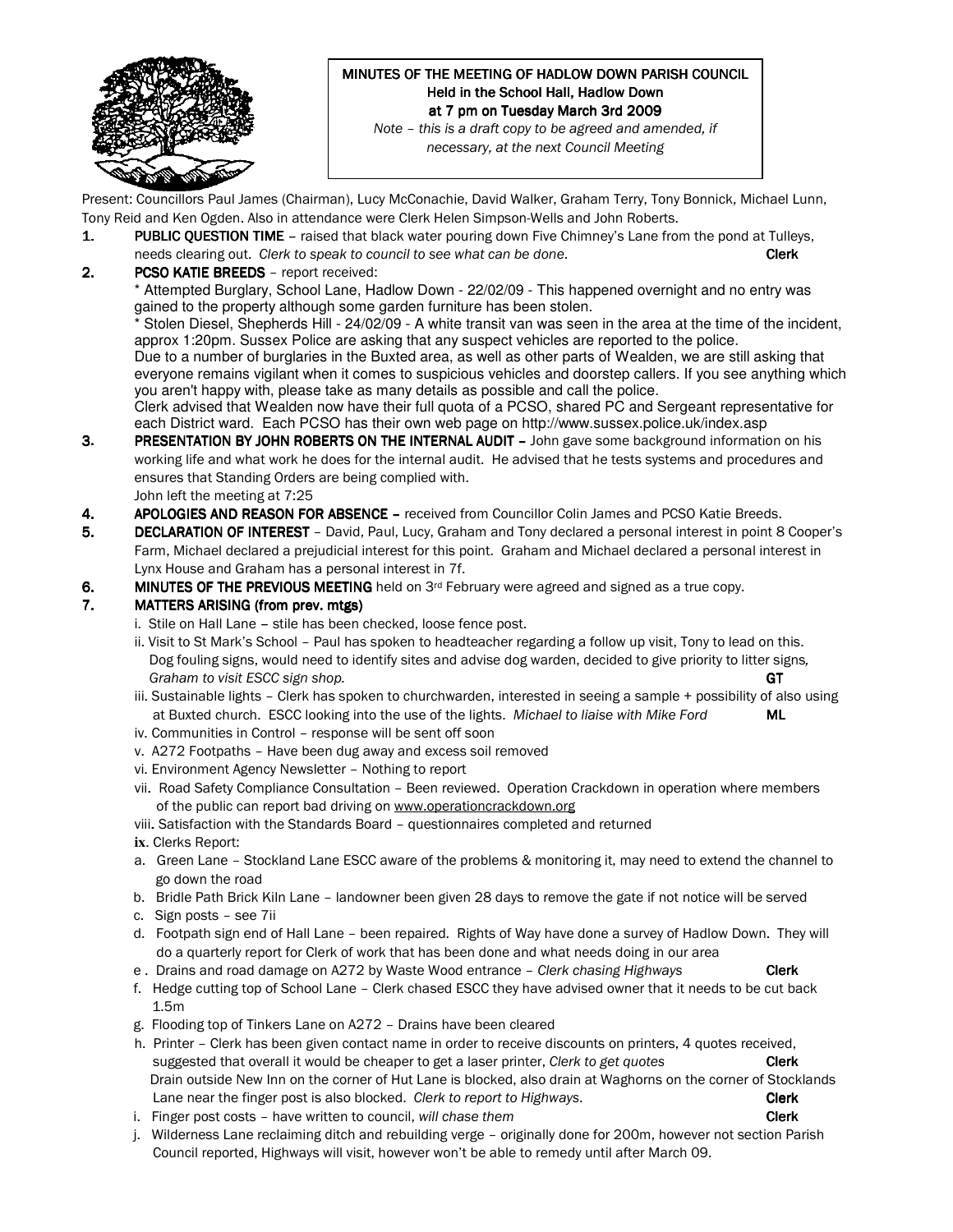- k. Ltr to PFC re gate post Advised will make the post safe in the short term, hoping to receive a grant and will then do a permanent fix to the post at the same time as everything else is done
- l. Dead trees in Five Chimneys Lane ESCC forestry officer has visited said that trees are all private however he would suggest that Parish Council write to the owner requesting that as part of their duty of care they remove the trees. Michael to investigate. Must be a set of the set of the set of the set of the set of the set of the  $ML$
- m. Village Hall, electrical costs & use of hall letter was sent to VHMC, secretary will be writing a response.
- n. Local Strategic Partnerships & Sustainable Community Strategy passed to Councillors prior to meeting. Requested that they be discussed at the next meeting. The control of the Clerk
- o. Sussex Stationery Contract & IT auction due to be added as  $12<sup>th</sup>$  council on the stationery contract, items are cheaper, awaiting details. IT auction see 7h.
- p. Members allowance scheme WDC don't keep records of councils who have adopted, proposed to be adopted at next meeting. **Clerk**
- q. 12.2 of Code of Conduct Adopted 3/7/07
- r. Public liability insurance  $-$  for £5 million, however this is per claim not per event
- s. Dog Kennel Lane Clerk chasing ESCC Clerk Clerk Clerk Clerk Clerk Clerk Clerk
- t. IT for planning. Also Planning Portal's will need a pc/laptop with a good specification and broadband connection, also need to be able to view Adobe Acrobat reader. Will need quotes for a projector. Contact details for discounted goods sent to David. David to raise at planning conference date when it will go live and we will therefore need to have all the necessary equipment. Clerk contains the clerk/DW Clerk/DW
- u. Bollards contractor ordered the bollards recently, hope to be in by the end of this financial year.
- v. Scull Wood Clerk has written to ESCC requesting the annual report and costs that they haven't yet sent to us.
- w. Criers Lane Clerk has reported problem with road to Highways

#### 8. PLANNING MEETINGS:

Planning applications were heard at the meeting on  $3^{rd}$  February. Minutes are circulated to Councillors, and posted on the village notice boards and can be provided to anyone who may be interested via the Clerk.

#### APPLICATIONS: APPLICATIONS:

WD/2009/0267/F - COOPERS FARM, FIVE CHIMNEYS LANE, TN22 4DX - Temporary extension to temporary dwelling until 11 Dec. 2011 to provide boiler and plant room and associated dry wood storage – Michael advised that building control had informed him that the boiler needed a separate building. Michael left the meeting.

The Parish Council has fully supported this project throughout and agrees to this application.

#### Michael returned to the meeting. GRANTED PLANNING PERMISSION:

WD/2008/2925/F – FIVE CHIMNEYS FARM, CURTAINS HILL TN22 4DU – Siting of an agricultural workers temporary dwelling in connection with the free range egg laying enterprise.

WD/2008/1886/F - LAND NORTH OF SOUTH VIEW, WILDERNESS LANE - Removal of mobile home, demolition of further mobile home and redundant rural buildings and erection of a single-storey dwelling and garage.

WD/2008/2858/F - TREETOPS, WILDERNESS LANE TN22 4HU - Proposed extension and remodelling of existing house

WD/2008/2855/F - LYNX HOUSE, SCHOOL LANE TN22 4JE - Stable for horses and outdoor manege area REFUSED PLANNING PERMISSION:

WD/2008/2967/F - OAKWAYS, WHEELERS LANE TN22 4HR - Demolition of 3 wooden stables and erection of four replacement stables; plus foaling stables/tack room and rest room; hay barn and provision of new internal track.

WD/2008/2782/F - THE OAST HOUSE, SHEPHERDS HILL, BUXTED TN22 4PX - Demolition of front porch, rear conservatory and rear utility and replacement with single storey extension and new front porch and wc

REVIEW OF DECISIONS MADE BY WDC - LYNX HOUSE - application refused 21/7/08, granted 12/1/09 by the same case officer, Clerk to write to Head of Planning and Building Control asking for explanation. Ken to also investigate. **Clerk** with the control of the control of the control of the control of the control of the control of the control of the control of the control of the control of the control of the control of the control of t

### 9. REPORT FROM CLLR. TONY REID, EAST SUSSEX COUNTY COUNCIL:

Cllr. Reid advised that the budget has been approved, increase of 3.5%, gave details of spending. Want communities to highlight what is important to them. If deer's are involved in a road accident, report can be made to the police and they will contact the on-call warden. Tony attended one Parish Council meeting where they are reducing the amount of grants given out in order to keep their outgoings low.

Graham advised that the Parish Council haven't yet received any reports regarding Scull Wood, Tony suggested that we chase them, Clerk has already done this

Cllr. Ogden advised that WDC opposed the plan for 11,000 new houses. Also updated on the planning permission for the property in Pevensey for the disabled ex-serviceman.

#### 10. REPORTS FROM COUNCILLORS (COUNCIL MATTERS AND OUTSIDE BODIES):

i. Burial Ground, Youth Council (to be formed) – Cllr. Tony Bonnick –contacted British Youth Council who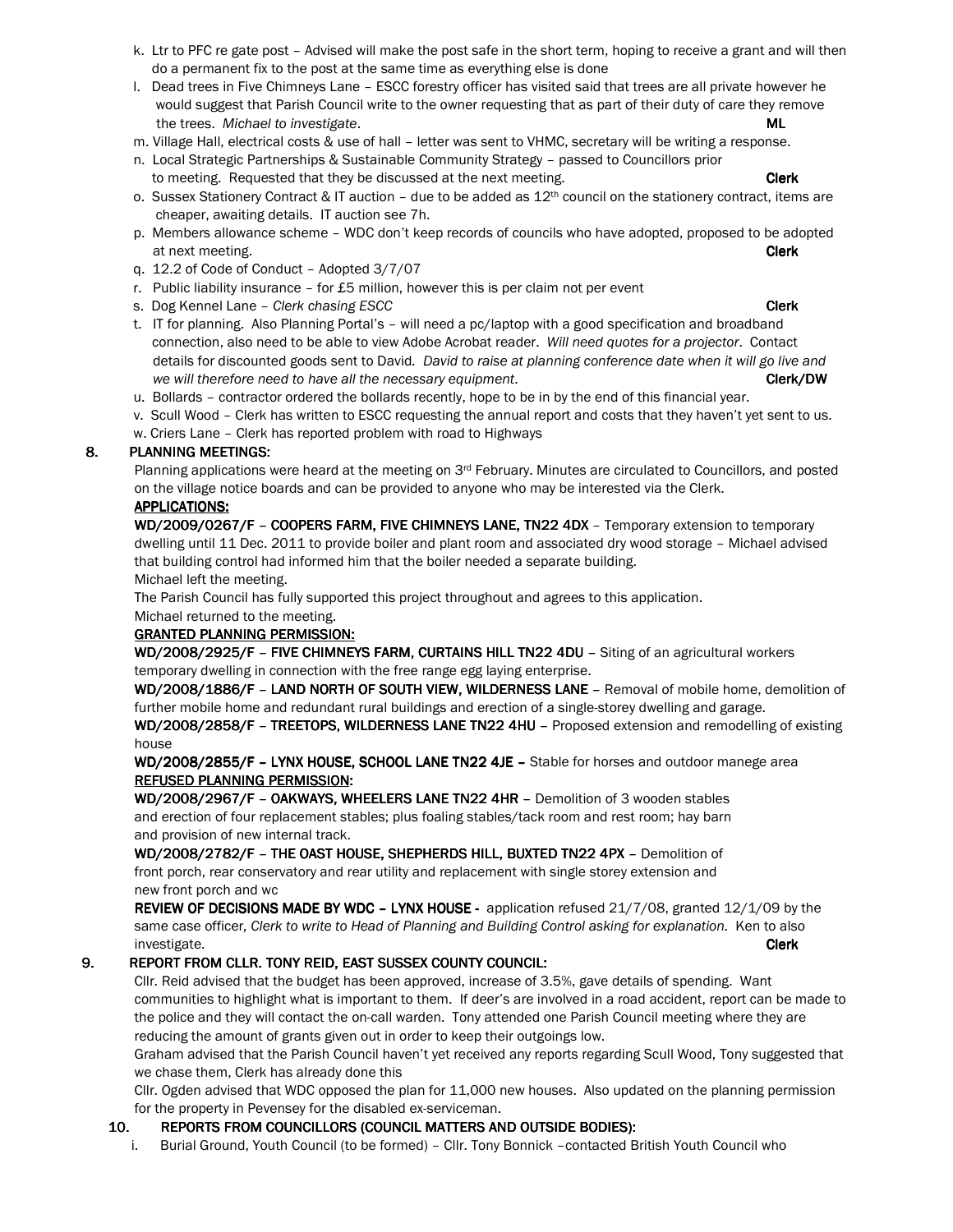suggested to get the youth to invest in the Youth Council rather than put something in the Parish Magazine, needs to be run by the youth for the youth. Work in progress.

- ii Rights of Way, Highways and Footpaths Cllr. David Walker. Ambulance parked outside Marlowe House on double yellows for ½ day, caused serious problems for other road users. Clerk to send letter to Marlowe House highlighting the dangers and requesting that they review their procedures for those using the ambulance, in the hope that it can park on site, request response in return. Clerk
- iii. Neighbourhood Watch, Emergency Planning, New Village Hall Working Party and Playing Field Committee Cllr. Graham Terry. – EP lots of responses received to questionnaires. PFC have applied for a grant, have asked that Parish Council take on the annual RoSPA check of equipment if it is granted. If the Parish Council is going to take on responsibility for the project they will need to be brought in at the next application stage. NVHWP moving on to the next stage of research.
- iv. Village Hall Management Committee Wealden Association of Local Councils and Safer Wealden Partnership Cllr. Colin James – sent a report of the WDALC meeting. Bridleway from Dog Kennel Lane now more difficult for people to go up. Clerk to look up non-emergency no. for police and put in next minutes. Clerk
- v. Community Strategies, Sustainable Development and Environment Matters Cllr. Michael Lunn A number of people have responded to the litter article. CS - will do an article for the next Parish Magazine and do a formal announcement at the Parish Assembly. And the example of the example of the example of the example of the example of the example of the example of the example of the example of the example of the example of the example of t
- vi. Easylink Cllr. Lucy McConachie attending the Easylink meeting. Contacted Cllr. Derek Barlowe re the volunteer driving scheme and will be putting an article in the Parish Magazine. Will write to advise agree to tenders for bus service. LM
- vii. Tree Warden Jo Dummer (former Councillor) Book delivered to Jo, she is hoping to attend some of the events/courses.

Ken & Tony R left the meeting at 8:55

11. BANK RECONCILIATION:  $-$  The bank reconciliation up to  $24<sup>th</sup>$  February was checked and signed as correct.

### 12. OTHER FINANCE MATTERS:

- i. Village Hall Accounts reviewed
- ii. Victim Support application for a grant not given
- iii.  $£200$  donation for Youth Club or similar village youth club is no longer running and there is  $£200$  remaining which they would like to be left with the Parish Council. Clerk to contact Lisa Scott and discuss putting 2 councillors as signatories of present account. Clerk and the state of present account.
- 13. ACCOUNTS FOR PAYMENT The following were agreed by all and cheques raised:
	- i. Helen Simpson-Wells. Salary £600.00 includes £14.40 for mileage and 12 training hours. £460 already paid by standing order therefore cheque raised for £140.00.
	- ii. Sussex County Playing Fields Association £15
	- iii. Heathfield & Waldron Parish Council £20 for training already agreed and cheque been raised.
	- iv. Madasafish £12.10 already paid by direct debit
	- v. Information Commissioner £35 registration

#### 14. CLERK'S MATTERS:

- i. Hours checked agreed and signed. Increase in hours by 4 per month proposed and agreed. Clerk is working more hours than she is paid for and not having the time to clear all the work. Clerk to review agenda and see how it can be shortened. **Clerk** the state of the state of the state of the state of the state of the state of the state of the state of the state of the state of the state of the state of the state of the state of the sta
- ii. Strengthening Local Relationships Clerk to contact Highways with dates to hold a strengthening local relationships meeting, to be held  $\frac{1}{4}$ ly, Graham/Michael would attend with clerk. Clerk
- iii. Domain trying to add a domain, Clerk will update councillors when provider has sorted out problems.

the contract of the contract of the contract of the contract of the contract of the contract of the contract of

- iv. Report of dogs in road, jumping up and nipping member of the public Dog warden was informed and visited dog owner and issued a dangerous dogs letter.
- v. Online HM Rev. & Customs annual return by making an on-line return Parish Council will receive a credit for £75.
- vi. Speedwatch residents can be trained to do Speedwatch however they would not be allowed to perform this until the 30mph has been in place for 1 year, this is to allow the police to monitor the effectiveness of the reduced speed. Meeting at Buxted  $4<sup>th</sup>$  March, Graham to raise with the police. GT
- vii. Power to promote well-being of the area: Statutory guidance for local councils passed to Councillors prior to meeting – Need to have 2/3rds of elected councillors to go for CiLCA however this is taken from the date of the last election on 3rd May 2007 when 100% of councillors were voted in.
- viii. Use of school for meetings identified that the Parish Council can by law have free use of any suitable room in a school although they have to give reasonable notice of the meeting. Clerk has written to headteacher.
- ix. Scocus Farm Highways have been advised that the track onto the road is not made up and the business is now open, this results on mud on the A267, also dangerous with cars turning in and out. Highways will speak to the owners and also to traffic to see if permanent warning signs can be put up. Clerk to write to Highways advising that as there is a commercial enterprise, there is an obligation to finish construction of the